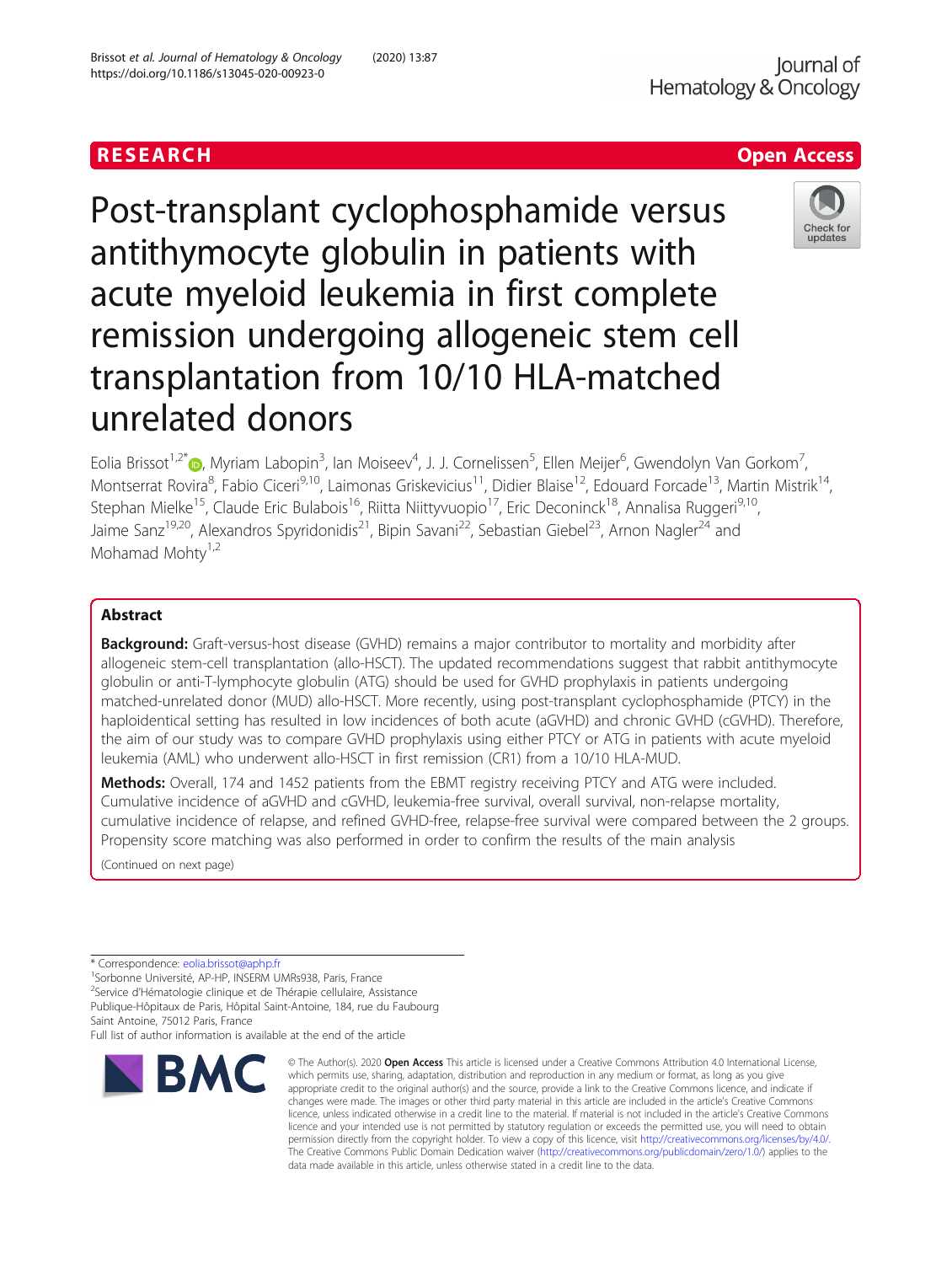## (Continued from previous page)

Results: No statistical difference between the PTCY and ATG groups was observed for the incidence of grade II–IV aGVHD. The same held true for the incidence of cGVHD and for extensive cGVHD. In univariate and multivariate analyses, no statistical differences were observed for all other transplant outcomes. These results were also confirmed using matched-pair analysis.

**Conclusion:** These results highlight that, in the10/10 HLA-MUD setting, the use of PTCY for GVHD prophylaxis may provide similar outcomes to those obtained with ATG in patients with AML in CR1.

Keywords: Post-transplant cyclophosphamide, Antithymocyte globulin, Matched unrelated donor, Acute myeloid leukemia

## Background

Graft-versus-host disease (GVHD) remains a major contributor to mortality and morbidity after allogeneic stemcell transplantation (allo-HSCT)  $[1-3]$  $[1-3]$  $[1-3]$  $[1-3]$  $[1-3]$ . The pathogenesis of acute GVHD (aGVHD) and chronic GVHD (cGVHD) is complex [[4,](#page-8-0) [5\]](#page-8-0). Acute GVHD is initiated when alloreactive donor immune cells recognize immunologically disparate antigens in the host. The risk of developing GVHD depends on the degree of HLA match, recipient age, graft source, underlying disease diagnosis, intensity of conditioning regimen, and also on GVHD prophylaxis. The updated recommendations suggest that rabbit antithymocyte globulin or anti-T-lymphocyte globulin (ATG) should be used for GVHD prophylaxis in patients undergoing matched-unrelated donor (MUD) allo-HSCT [[6](#page-8-0)]. This recommendation is based on several high-level evidence publications showing a decreased rate of both acute and chronic GVHD [[7](#page-8-0)–[10](#page-8-0)]. However, ATG delays immune reconstitution and is associated with more infections, especially viral  $[11-13]$  $[11-13]$  $[11-13]$  $[11-13]$ . On the other hand, post-transplant cyclophosphamide (PTCY) is now well-established, successful, and widely utilized for GVHD prophylaxis after haploidentical allo-HSCT [[14](#page-8-0), [15\]](#page-8-0). The mechanism of PTCY has been described as inducing preferential elimination and clonal deletion of alloreactive T cells [[16,](#page-8-0) [17](#page-8-0)]. Moreover, there is evidence supporting regulatory T cell importance in mediating long-term post-transplant tolerance and GVHD control with PTCY [\[18](#page-8-0)–[20](#page-8-0)]. Since then, PTCY has been applied in other settings, including HLAidentical sibling or UD and mismatched unrelated donor (MMUD) [\[21](#page-8-0)–[24](#page-9-0)]. In the 9/10 MMUD setting, PTCY use was described as effective anti-GVHD prophylaxis compared to ATG and likely to provide better outcomes in long-term disease control [\[25\]](#page-9-0). This increase in evidence of the positive impact of PTCY, prompted us to evaluate its practical clinical use in allo-HSCT with MUD.

In the current study, we retrospectively analyzed results of allo-HSCT transplantation using 10/10 MUD in a homogenous population of acute myeloid leukemia (AML) patients in first complete remission (CR1), comparing the outcomes of PTCY versus ATG as GVHD prophylaxis.

## Methods

This is a retrospective study from the Acute Leukemia Working Party (ALWP) of the European Society for Blood and Marrow Transplantation (EBMT), which is a working group of more than 600 transplant centers, mostly located in Europe, that are required to report annually all consecutive transplantations and follow-up data. Data from all EBMT centers are entered, managed, and maintained in a central online database. There are no restrictions on centers for reporting data, except for those required by law on patient consent, data confidentiality, and accuracy. Quality control measures include several independent systems: confirmation of the validity of the entered data by the reporting team, selective comparison of the survey data with MED-A data sets in the EBMT registry database, cross-checking with the National Registries, and regular in-house and external data audits. Patients provide informed consent authorizing the use of their personal information for research purposes. Each patient provides consent for transplant according to the ethical principles of the Declaration of Helsinki. The study was approved by the Institutional Review Board of the ALWP of the EBMT.

#### Eligibility criteria

In order to be included in this study, patients had to fulfill all of the following criteria: age  $\geq$  18 years; diagnosed with AML and undergoing first HSCT in CR1; from a 10/10 MUD (patients and donors should have HLA A, B, C, and DRB1 and DQB1 allelic typing performed). Graft source of stem cells was the peripheral blood stem cells (PBSC) or bone marrow (BM). In the ATG group, allo-HSCT patients received 5 mg/kg of thymoglobulin. All patients underwent transplantation between January 2010 and December 2017.

## Definitions

Endpoints of the study were the cumulative incidence of acute GVHD grade II–IV and chronic GVHD, leukemiafree survival (LFS), overall survival (OS), refined GVHDfree, relapse-free survival (GRFS), cumulative incidences of relapse (RI), and non-relapse mortality (NRM). Acute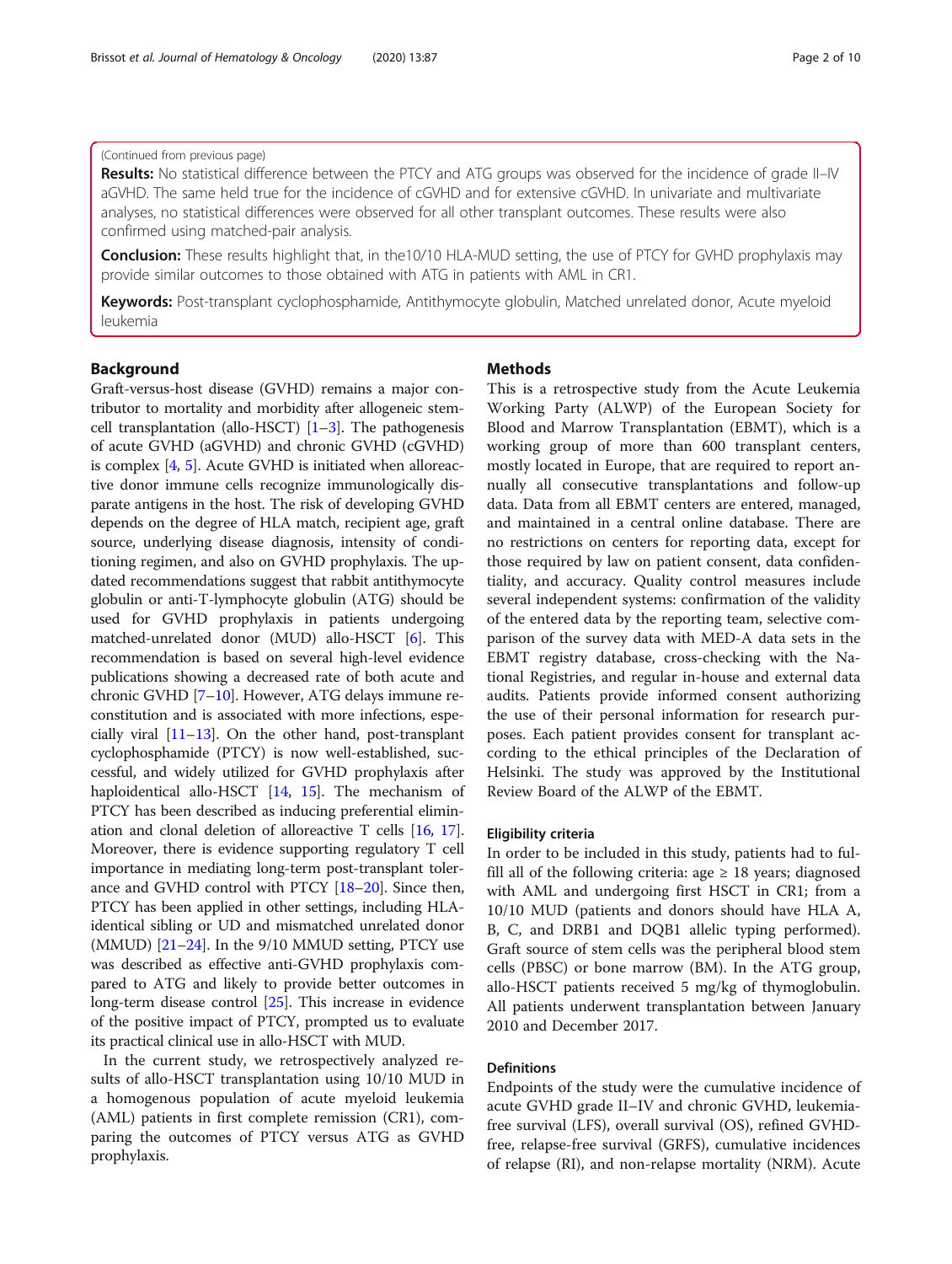### <span id="page-2-0"></span>Table 1 Baseline characteristics of patients

| ${\cal N}$                    | ATG                        | PTCY                     | Test $p$ value |
|-------------------------------|----------------------------|--------------------------|----------------|
|                               | 1452                       | 174                      |                |
| Follow-up                     |                            |                          |                |
| Median time (IQR) mo          | 33.2 (17.6-52.7)           | 20.5 (6.9-32.6)          | < 0.001        |
| Age at allo-HSCT              |                            |                          |                |
| Median (range) [IQR]          | 56 (18.1-77.5) [44.3-62.6] | 46 (18-74.2) [34.7-59.3] | < 0.001        |
| Year allo-HSCT                |                            |                          |                |
| Median (range) [IQR]          | 2014 (2010-2017)           | 2016 (2010-2017)         | < 0.001        |
| Time diagnosis to allo-HSCT   |                            |                          |                |
| Median (range) [IQR]          | $5.4$ (1.5-17.7) [4.4-6.6] | 4.7 (1.8-17.9) [3.8-7.7] | 0.1            |
| AML                           |                            |                          |                |
| De novo                       | 1206 (83.06%)              | 161 (92.53%)             | 0.001          |
| secAML                        | 246 (16.94%)               | 13 (7.47%)               |                |
| <b>Cytogenetics (MRC)</b>     |                            |                          |                |
| Good                          | 59 (4.06%)                 | 4(2.3%)                  | 0.19           |
| Interm                        | 740 (50.96%)               | 80 (45.98%)              |                |
| Poor                          | 291 (20.04%)               | 35 (20.11%)              |                |
| NA/failed                     | 362 (24.93%)               | 55 (31.61%)              |                |
| Conditioning regimen          |                            |                          |                |
| MAC                           | 687 (47.31%)               | 76 (43.68%)              | 0.36           |
| <b>RIC</b>                    | 765 (52.69%)               | 98 (56.32%)              |                |
| Gaft cell type                |                            |                          |                |
| <b>BM</b>                     | 143 (9.85%)                | 18 (10.34%)              | 0.84           |
| PBSC                          | 1309 (90.15%)              | 156 (89.66%)             |                |
| Kanofsky performance score    |                            |                          |                |
| $< 90$                        | 331 (24.68%)               | 29 (16.76%)              | 0.02           |
| $\geq 90$                     | 1010 (75.32%)              | 144 (83.24%)             |                |
| Missing                       | 111                        | 1                        |                |
| <b>Patient sex</b>            |                            |                          |                |
| Male                          | 759 (52.27%)               | 98 (56.32%)              | 0.31           |
| Female                        | 693 (47.73%)               | 76 (43.68%)              |                |
| Female donor-male recipient   | 165 (11.41%)               | 26 (14.94%)              | 0.17           |
| <b>Patient CMV serostatus</b> |                            |                          |                |
| Negative                      | 499 (34.92%)               | 43 (25.15%)              | 0.011          |
| Positive                      | 930 (65.08%)               | 128 (74.85%)             |                |
| Missing                       | 23                         | 3                        |                |
| Engraftement                  |                            |                          |                |
| Graft failure                 | 12 (0.83%)                 | 2 (1.16%)                | 0.65           |
| Engrafted                     | 1432 (99.17%)              | 170 (98.84%)             |                |
| Missing                       | 8                          | 2                        |                |

Abbreviations: allo-HSCT allogeneic stem cell transplantation, AML acute myeloid leukemia, ATG anti-thymocyte globulin, BM bone marrow, CMV cytomegalovirus, Interm intermediary, IQR interquartile range, KPS Karnovsky Performance Status, MAC myeloablative conditioning regimen, PBSC peripheral blood stem cell, PTCY posttransplantation cyclophosphamide, RIC reduced intensity conditioning regimen, secAML secondary acute myeloid leukemia

GVHD was graded according to the modified Glucksberg criteria [[26\]](#page-9-0) and cGVHD according to the revised Seattle criteria [[27](#page-9-0)].

Engraftment was defined as achieving an absolute neutrophil count greater than or equal to  $0.5 \times 10^9$ /L for three consecutive days. The probability of being alive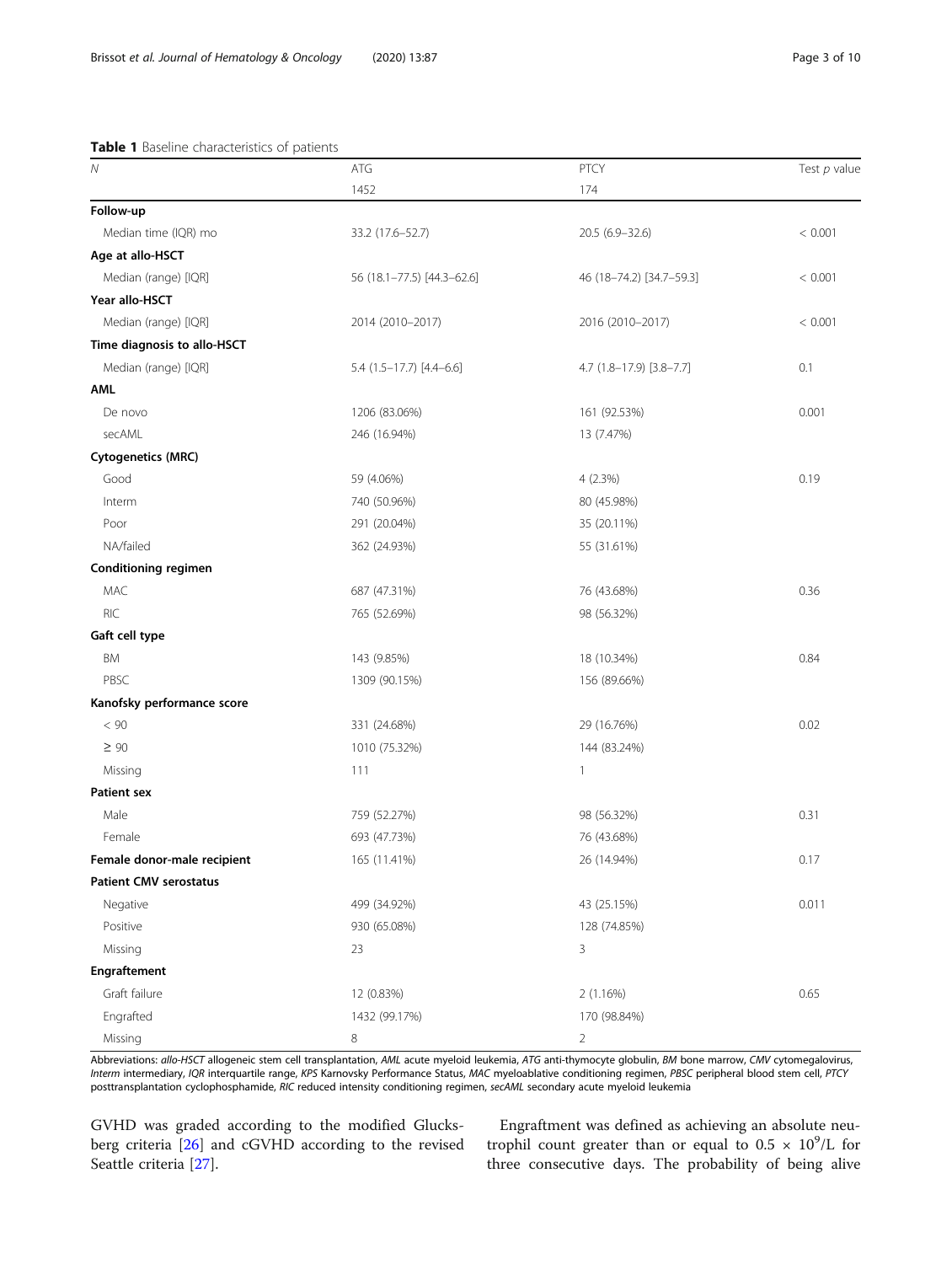|             | 180-day acute GVHD II-IV | 180-day acute GVHD III-IV | 2-year chronic GVHD | 2-year ext. chronic GVHD |
|-------------|--------------------------|---------------------------|---------------------|--------------------------|
| <b>PTCY</b> | 28.8% [22.2-35.7]        | 8.8% [5.1–13.7]           | 31.4% [23.3–39.8]   | 18.5% [12-26.1]          |
| ATG         | 29.2% [26.8-31.6]        | 9% [7.6-10.6]             | 33.6% [31-36.2]     | 13.1% [11.2-15]          |
| p value     | 0.68                     | 0.89                      | 0.43                | 0.11                     |

<span id="page-3-0"></span>Table 2 Cumulative incidence of GVHD

Abbreviations: ATG antithymocyte globulin, Ext extensive, GVHD graft-versus host disease, PTCY post-transplantation cyclophosphamide

without evidence of relapse or progression defined LFS. OS was defined as the time from allo-HSCT to death, regardless of the cause. Refined GRFS was defined as being alive with neither grade III–IV aGVHD nor severe cGVHD nor disease relapse at any time point 15. Death without evidence of relapse defined NRM [\[28](#page-9-0)].

The cytogenetic risk was defined according to the MRC criteria<sup>11</sup>. Performance status was graded according to the Karnofsky Performance Status (KPS) scale and was defined as poor when it was < 90%. The conditioning regimen was defined according to data reported by the EBMT centers as myeloablative (MAC) or reducedintensity (RIC) according to the EBMT definition  $^{12}$ .

### Statistical analysis

Median values, inter-quartiles ranges (IQR), and minimum and maximum were used to express continuous variables while frequencies and percentages were used for categorical variables. Patient-, disease-, and transplant-related variables of the groups were compared using the chi-square or Fischer's exact test for categorical variables, and the Mann-Whitney test for continuous variables [\[29](#page-9-0)].

Acute and chronic GVHD, RI, and NRM were calculated using the cumulative incidence estimator to accommodate competing risks. For NRM, relapse was the

Table 3 Multivariate analysis for GVHD

competing risk, and for RI, the competing risk was death without relapse. To study acute and chronic GVHD, we considered relapse and death to be competing events. The probabilities of OS, LFS, and GRFS were calculated using the Kaplan–Meier method. Univariate analyses were done using Gray's test for cumulative incidence functions and the log-rank test for OS, GRFS, and LFS. A Cox proportional hazards model was used for multivariate regression. All variables differing significantly between the two groups, or variables deemed conceptually important were included in the Cox model: ATG versus PTCY, age, year of transplant, time from diagnosis to transplant, secondary versus de novo AML, cytogenetics, KPS, conditioning regimen, female donor to male recipient versus other, stem cell source, CMV serology status for both patients, and donors. In order to test for a center effect, we introduced a random effect or frailty for each center into the model [[30,](#page-9-0) [31\]](#page-9-0). Results were expressed as the hazard ratio (HR) with the 95% confidence interval (95% CI). P values were two-sided. Propensity score matching was also performed in order to confirm the results of the main analysis  $19$ . Each patient identified as having received PTCY was matched with two patients who had received ATG. The following factors were included in the propensity score model: age, time from diagnosis to transplant, secondary AML,

|                                      | Acute GVHD II-IV       |         | Acute GVHD III-IV   |         | Chronic GVHD        |         | Ext. chronic GVHD   |           |
|--------------------------------------|------------------------|---------|---------------------|---------|---------------------|---------|---------------------|-----------|
|                                      | HR (95% CI)            | p value | HR (95% CI)         | p value | HR (95% CI)         | p value | HR (95% CI)         | $p$ value |
| ATG vs PTCY                          | $0.98(0.66 - 1.46)$    | 0.93    | $0.84(0.42 - 1.71)$ | 0.64    | 1.22 (0.79-1.87)    | 0.37    | $0.64(0.37-1.09)$   | 0.09      |
| Age (per 10 years)                   | $1(0.91 - 1.09)$       | 0.92    | $1.01(0.86 - 1.18)$ | 0.92    | $1.06(0.97 - 1.16)$ | 0.20    | $1.03(0.89 - 1.18)$ | 0.73      |
| sec. AML vs de novo                  | 1.23 (0.95-1.61)       | 0.12    | $1.26(0.79-2)$      | 0.34    | $1.01(0.76 - 1.33)$ | 0.96    | $1.62(1.1 - 2.39)$  | 0.01      |
| Adverse cytogenetics vs other        | $0.94(0.74 - 1.21)$    | 0.65    | $1.12(0.73 - 1.71)$ | 0.60    | $0.73(0.56 - 0.96)$ | 0.03    | $0.61(0.39 - 0.95)$ | 0.03      |
| Female donor-male recipient vs other | 1.27 (0.96-1.68)       | 0.10    | $1.67(1.05 - 2.66)$ | 0.03    | $1.07(0.79 - 1.45)$ | 0.65    | $1.05(0.66 - 1.67)$ | 0.83      |
| RIC vs MAC                           | $0.79(0.62-1)$         | 0.046   | $0.89(0.59 - 1.36)$ | 0.60    | $0.97(0.76 - 1.23)$ | 0.79    | $0.78(0.54 - 1.14)$ | 0.20      |
| $KPS \geq 90$                        | $0.83$ $(0.65 - 1.06)$ | 0.13    | $0.64(0.42 - 0.97)$ | 0.03    | $0.91(0.71 - 1.17)$ | 0.45    | $0.92(0.63 - 1.34)$ | 0.67      |
| Patient CMV positivity               | $1.05(0.85 - 1.31)$    | 0.64    | $1.01(0.68 - 1.48)$ | 0.98    | $1.28(1.03 - 1.6)$  | 0.03    | $1.05(0.75 - 1.47)$ | 0.77      |
| Donor CMV positivity                 | $1(0.81 - 1.23)$       | 0.99    | $1.06(0.73 - 1.53)$ | 0.77    | $0.97(0.79 - 1.2)$  | 0.80    | 1.32 (0.96-1.82)    | 0.09      |
| Year of transplantation              | $1.01(0.96 - 1.06)$    | 0.75    | $1.03(0.94 - 1.12)$ | 0.57    | $(0.95 - 1.05)$     | 0.94    | $1.07(0.99 - 1.16)$ | 0.09      |
| PBSC vs BM                           | 1.05 (0.75-1.47)       | 0.77    | $1.1(0.6-2)$        | 0.76    | $1.1(0.78 - 1.55)$  | 0.59    | 1.37 (0.79-2.4)     | 0.26      |

Abbreviations: aGVHD acute graft-versus-host disease, AML acute myeloid leukemia, ATG antithymocyte globulin, BM bone marrow, CI confidence interval, CMV cytomegalovirus, cGVHD chronic graft-versus-host disease, Ext extensive, HR hazard ratio, KPS Karnofsky Performance Status, MAC myeloablative conditioning regimen, PBSC peripheral blood stem cells, PTCY post-transplantation cyclophosphamide, RIC reduced intensity conditioning regimen, sec. AML secondary acute myeloid leukemia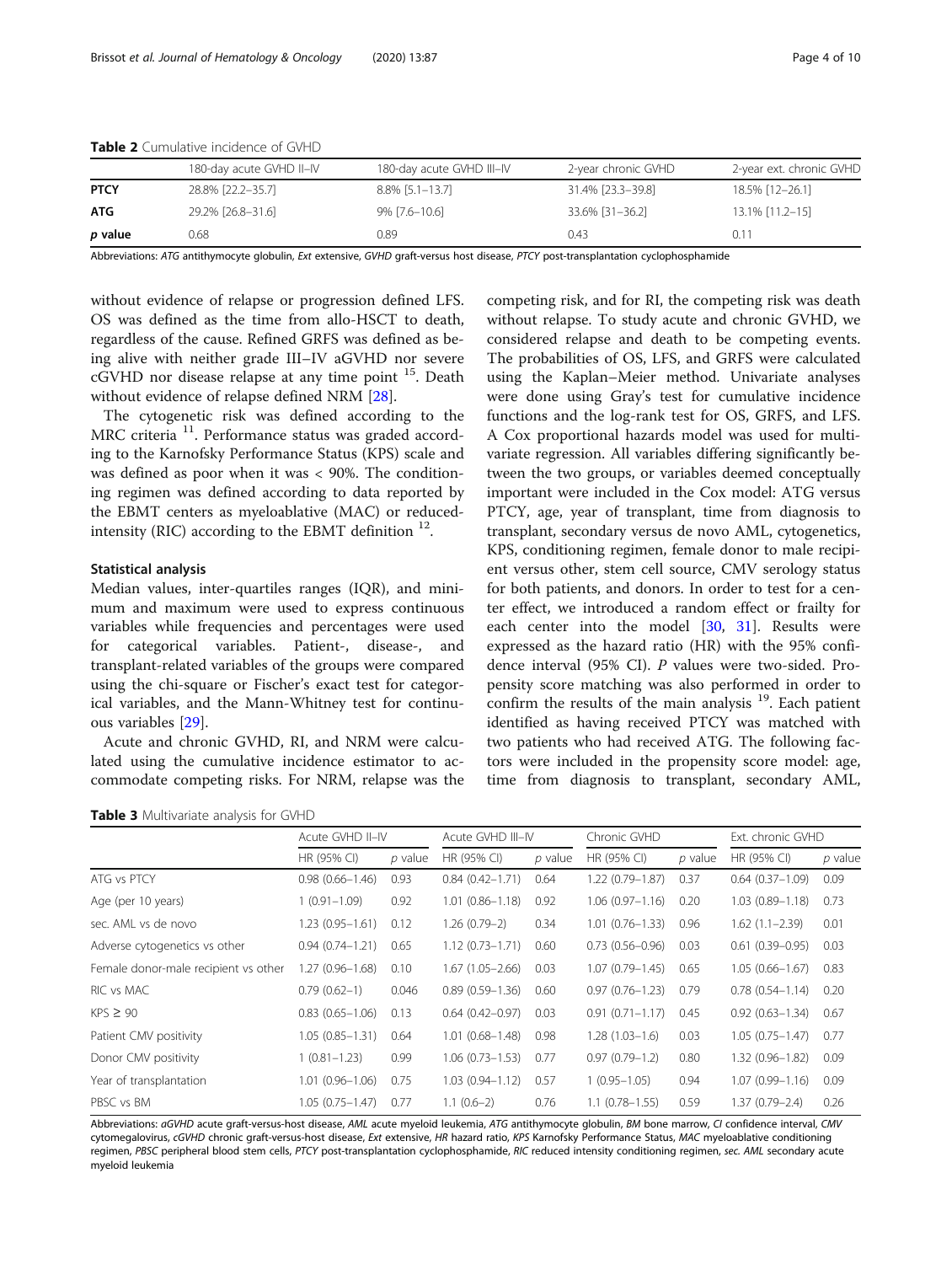formed with the SPSS 24 (SPSS Inc./IBM, Armonk, NY, USA) and R 3.6.2 (R Development Core Team, Vienna, Austria) software packages.

## Results

The baseline characteristics are summarized in Table [1](#page-2-0). Overall, 174 and 1452 patients receiving PTCY and ATG, respectively, fulfilled the inclusion criteria. The median follow-up period was 20.5 (IQR 6.9–32.6) months in the PTCY group as compared to 33.2 (17.6– 52.7) months in the ATG group ( $p < 0.001$ ). Patients in the PTCY group were younger (median age 46 versus 56 years,  $p < 0.001$ ) and had undergone allo-HSCT more recently (median year of allo-HSCT 2016 versus 2014, p < 0.001). Time from diagnosis to allo-HSCT was similar in both groups. Peripheral blood stem cells were the more frequently used stem cell source, with no significant difference of utilization among the 2 groups. Conditioning regimen intensity was comparable in the two groups. The only ATG brand used was Thymoglobuline®. Two or three additional immunosuppressive agents were used in 55% and 85% of patients receiving PTCY and ATG, respectively (supplementary data, Table S1).

## Comparative analysis of transplant outcomes with ATG or **PTCY**

The results of uni- and multivariate analyses are summarized in Tables [2,](#page-3-0) [3](#page-3-0), and 4. No statistically significant differences were observed between the PTCY and ATG groups for RI, NRM, LFS, OS, and GRFS (Fig. [1](#page-5-0)). These results were confirmed using matched-pair analysis (Tables S2 and S3).

## Engraftment and GVHD

The proportion of patients achieving neutrophil engraftment at 100 days was similar in the PTCY and ATG groups (98.8% versus 99.2%, respectively,  $p = 0.65$ ). The median time to neutrophil engraftment was 21 and 18 days in PTCY and ATG groups,  $p < 0.001$ .

There were no significant differences in CI at 100 days of aGVHD (grades II–IV or III–IV), cGVHD, or ext cGVHD between the PTCY and the ATG group (Table

| Table 4 Two-year survival outcomes |  |  |
|------------------------------------|--|--|
|------------------------------------|--|--|

[2\)](#page-3-0) (Fig. [2\)](#page-6-0). In the Cox model and in propensity score (data not shown), there was not a significant statistical difference between both groups, considering aGVHD II-IV, aGVHD III-IV, cGVH, and extensive cGVHD.

Regardless of the use of PTCY or ATG, a RIC regimen was independently associated with a lower risk of grade II–IV acute GVHD, female donor to male recipient and KPS < 90 associated with a higher risk of grade III–IV acute GVHD and patient CMV positivity with a higher risk of chronic GVHD (Table [3](#page-3-0)).

## OS, LFS, and GRFS

On univariate analysis, there were no significant differences between the two groups with respect to OS, LFS, or GRFS (Table 4). The GRFS was also similar, accounting for 42% in the PTCY and 49% in the ATG group  $(p)$ = 0.2) which results were also confirmed in the multivariate analysis (Table [5\)](#page-6-0). Regardless of the use of PTCY or ATG, a diagnosis of secondary AML and the presence of adverse cytogenetics were associated with lower probabilities of LFS, OS, and GRFS. Older age was also associated with a lower OS and LFS.

### Relapse incidence and NRM

The 2-year RI and NRM rates did not differ between the two groups at 2 years. This was confirmed in the multivariate analysis where, regardless of the immunosuppressive agent used, adverse cytogenetics at diagnosis was independently associated with a higher risk of relapse. Female donor to male recipient transplants were associated with a lower risk of relapse. Older age, secondary AML patients, and transplants from a female donor to a male recipient were independently associated with a higher NRM (Table [5](#page-6-0)).

The main cause of death was disease recurrence in 47% of patients receiving PTCY and 39% of those receiving ATG. Infection accounted for 17% of deaths in the PTCY group and 22% of the ATG group. Cardiac toxicity was fatal for 1.9% of patients who received PTCY and 1.2% who received ATG (results not shown).

## **Discussion**

We have compared the impact of PTCY with that of ATG, (Thymoglobulin), in the conditioning regimen for patients undergoing transplantation from 10/10 MUD. First, we observed that PTCY and ATG had comparable

PTCY 25.2% [18–32.9] 15.2% [9.7–21.8] 59.7% [50.6–67.6] 62.7% [53.4–70.7] 41.6% [33–50]

Relapse NRM LFS OS GRFS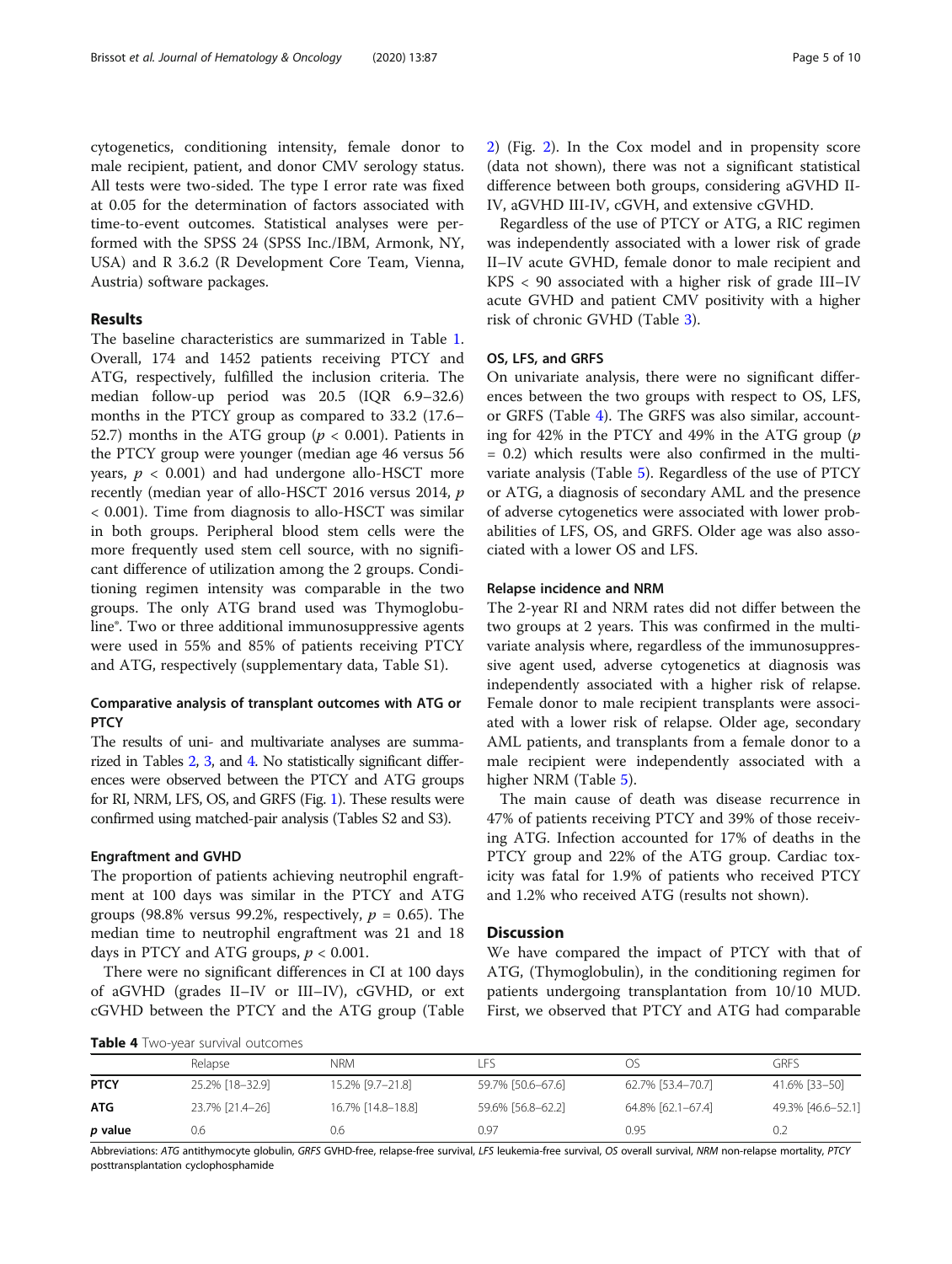<span id="page-5-0"></span>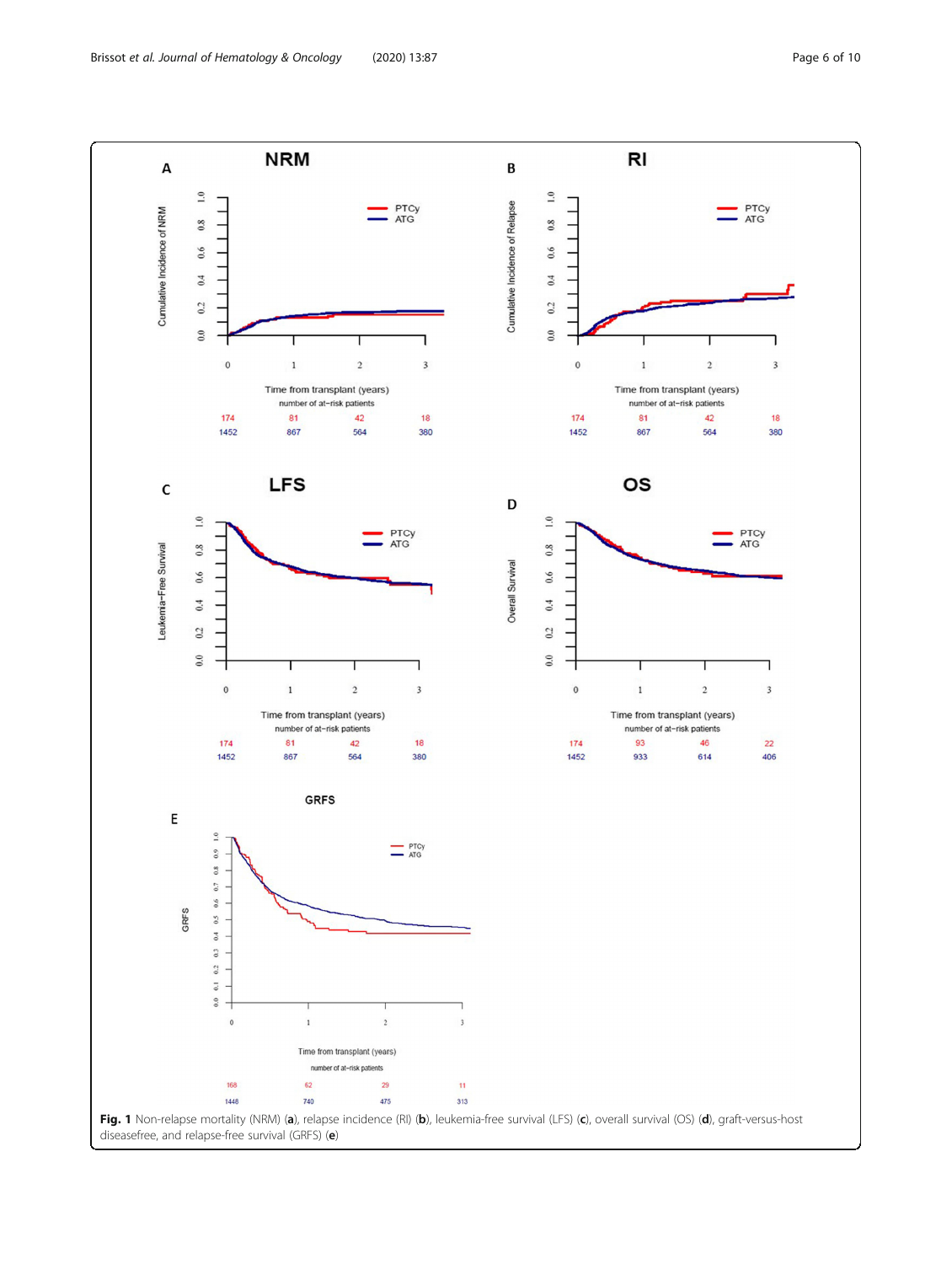<span id="page-6-0"></span>

cumulative incidences of aGVHD II–IV and grades III– IV with between 8 and 9% in each group. The impact was also similar considering cGVHD and extensive cGVHD. Considering ATG, these results were consistent with randomized clinical trials evaluating the use of ATG in HSCT from unrelated donors [[7,](#page-8-0) [9](#page-8-0), [10](#page-8-0), [32,](#page-9-0) [33](#page-9-0)]. Most data about using PTCY in MUD are from studies of intensive pre-transplant conditioning regimens and mostly unmanipulated BM grafts. Luznik et al. reported data from 117 patients with high-risk hematological neoplasms transplanted from HLA-matched-related donors and MUDs after conditioning with busulfan and cyclophosphamide [[34\]](#page-9-0). At 2 years after transplantation, the cumulative incidence of cGVHD for recipients of

Table 5 Multivariate analysis for Relapse, NRM, LFS, OS, and GRFS

|                                             | Relapse                  |           | <b>NRM</b>                                                   |           | <b>LFS</b>                  |           | <b>OS</b>                                                         |           | <b>GRFS</b>                 |           |
|---------------------------------------------|--------------------------|-----------|--------------------------------------------------------------|-----------|-----------------------------|-----------|-------------------------------------------------------------------|-----------|-----------------------------|-----------|
|                                             | HR (95% CI)              | $p$ value | HR (95% CI)                                                  | $p$ value | HR (95% CI)                 | $p$ value | HR (95% CI)                                                       | $p$ value | HR (95% CI)                 | $p$ value |
| ATG vs PTCy                                 | $0.93(0.63 - 1.37)$ 0.71 |           | $1.04(0.65 - 1.66)$                                          | 0.86      | $0.98(0.74 - 1.29)$         | 0.86      | $0.94(0.7 - 1.27)$                                                | 0.71      | $0.89(0.7-1.13)$            | 0.35      |
| Age (per 10 years)                          | $1.01(0.92 - 1.11)0.9$   |           | $1.37(1.2 - 1.56)$                                           | $< 10-5$  | $1.13(1.05 - 1.22)$         | 0.001     | $1.21(1.12 - 1.32)$                                               | $< 10-5$  | $1.06(1 - 1.14)$            | 0.07      |
| sec. AML vs de<br>novo                      | 1.14 (0.86-1.53) 0.36    |           | $1.39(1.02 - 1.9)$                                           | 0.04      | $1.24(1.01-1.53)$ 0.04      |           | $1.29(1.03 - 1.6)$                                                | 0.02      | $1.25(1.03 - 1.52)$         | 0.02      |
| Adverse<br>cytogenetics vs<br>other         |                          |           | 1.77 $(1.41 - 2.24)$ < <b>10-5</b> 1.19 $(0.88 - 1.61)$ 0.27 |           |                             |           | 1.51 $(1.26-1.81)$ < <b>10-5</b> 1.42 $(1.17-1.72)$ <b>0.0004</b> |           | $1.36(1.15-1.61)$ 0.0003    |           |
| Female donor-<br>male recipient vs<br>other | $0.54(0.36 - 0.8)$       | 0.002     | 1.46 (1.04-2.05)                                             | 0.03      | $0.89(0.69 - 1.15)$         | 0.38      | $0.93(0.71 - 1.22)0.6$                                            |           | $1.11(0.89 - 1.38)$         | 0.35      |
| RIC vs MAC                                  | $1.06(0.82 - 1.36)$ 0.66 |           | $0.84$ $(0.63 - 1.13)$ 0.25                                  |           | $0.97$ $(0.81 - 1.17)$ 0.75 |           | $0.91(0.74 - 1.11)$ 0.33                                          |           | $0.98$ $(0.83 - 1.15)$ 0.77 |           |
| $KPS \geq 90$                               | $1.16(0.9 - 1.51)$       | 0.26      | $0.85(0.64 - 1.13)0.27$                                      |           | 1.02 (0.84-1.23) 0.86       |           | $0.98(0.81 - 1.2)$                                                | 0.87      | $0.96$ $(0.81 - 1.13)$ 0.60 |           |
| Patient CMV<br>positivity                   | $0.99(0.79 - 1.24)0.92$  |           | 1.31 (0.99-1.73) 0.06                                        |           | 1.11 (0.93-1.32) 0.24       |           | $1.12(0.93 - 1.35)0.22$                                           |           | 1.11 (0.95-1.29) 0.21       |           |
| Donor CMV<br>positivity                     | 1.17 (0.94-1.45) 0.16    |           | $1(0.77-1.3)$                                                | 0.98      | 1.09 (0.92-1.28) 0.33       |           | $1.09(0.91 - 1.3)$                                                | 0.34      | $1.11(0.96 - 1.29)0.16$     |           |
| Year of<br>transplantation                  | $1.04(0.99 - 1.1)$       | 0.12      | $1(0.94 - 1.07)$                                             | 0.99      | $1.02(0.98 - 1.07)$         | 0.26      | $1.02(0.98 - 1.07)$                                               | 0.37      | $1.03(1 - 1.07)$            | 0.07      |
| PBSC vs BM                                  | $0.96(0.68 - 1.36)0.82$  |           | $1.29(0.8 - 2.09)$                                           | 0.29      | $1.05(0.8-1.39)$            | 0.73      | $1.11(0.82 - 1.49)0.50$                                           |           | $1.14(0.88 - 1.47)$ 0.31    |           |

Abbreviations: AML acute myeloid leukemia, ATG antithymocyte globulin, BM bone marrow, CI confidence interval, CMV cytomegalovirus, cGVHD chronic graftversus-host disease, Ext extensive, GRFS graft-versus-host disease-free, relapse-free survival, HR hazard ratio, KPS Karnofsky Performance Status, LFS leukemia-free survival, MAC myeloablative conditioning regimen, NRM non-relapse mortality, OS overall survival, PBSC peripheral blood stem cell, PTCY post-transplantation cyclophosphamide, RIC reduced intensity conditioning regimen, sec.AML secondary acute myeloid leukemia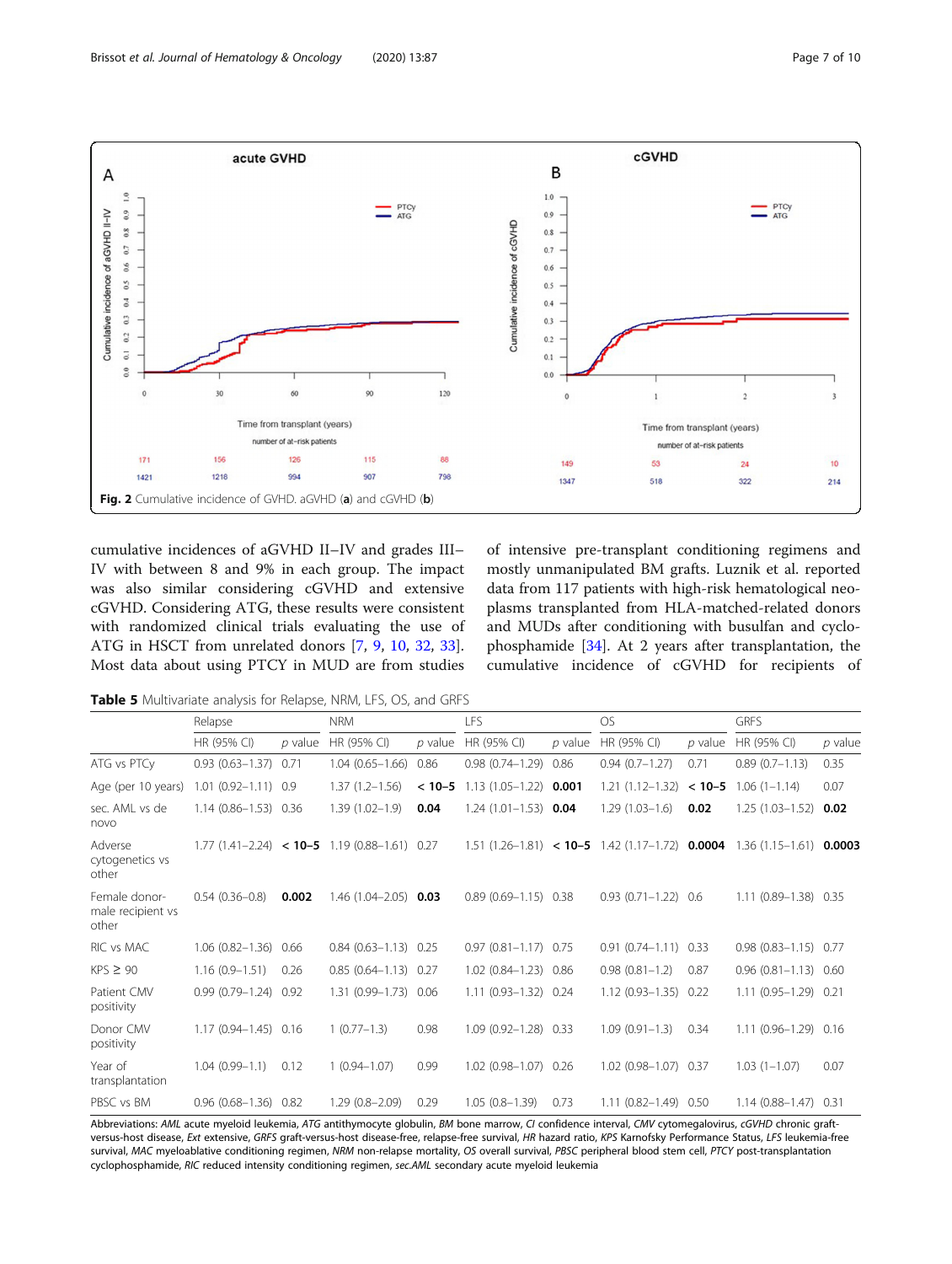unrelated donor grafts was 11% (95% CI, 3–25%). It should be noted that PTCY was the only GVHD prophylaxis used, and BM was the only graft source used. Ruggeri et al. reported outcomes of 423 patients who received PTCY alone or in combination with additional drugs after HLA-matched sibling  $(N = 241)$  or MUD  $(N$ = 182) transplants using MAC or RIC [[24](#page-9-0)]. In their study, 64% received PBSC. On multivariate analysis, PBSC was associated with a significantly higher risk of cGVHD and extensive cGVHD but had no impact on the other outcomes. We did not find any impact of source graft in our study; however, almost 90% of the patients received PBSC. Our results suggest that PTCY is an alternative to the recommended clinical practice of ATG in MUD. One hypothesis is that the degree of disparity between a recipient with a 10/10 HLA matched unrelated donor is low and the effect of PTCY of minimizing other HLA major or minor histocompatibility mismatches is not needed in this situation.

The second point is the absence of a significant difference at 2 years, in terms of NRM, which was quite low in both groups (16.7% and 15.2% for PTCY and ATG groups, respectively). Due to the retrospective nature of the study, we could not compare the CI of infections especially viral infections. Indeed, the use of ATG has been associated with EBV reactivation [\[9,](#page-8-0) [35\]](#page-9-0). The comparison between PTCY and ATG on EBV reactivation should be evaluated in prospective studies. In our study, however, the incidence of death from infection was similar in the two groups. Likewise, it would be of interest to report cardiac complications especially in the PTCY group, noting, that a similar incidence of death from cardiac failure was observed in both of our groups. RI was not statistically different in the two groups. Retrospective or non-randomized studies have reported conflicting results on the impact of ATG in the setting of RIC transplants. In particular, higher doses of ATG have been associated with a higher risk of relapse, thus leading to a decreased disease-free survival [[11](#page-8-0), [36](#page-9-0)]. On the contrary, Baron et al. found that the use of ATG was not significantly associated with a higher risk of relapse in patients with AML who underwent PBSC transplantation from HLA-identical siblings after RIC in CR1 [\[37\]](#page-9-0). Two other studies of our group did not find the impact of ATG on relapse even in high-risk AML [\[38,](#page-9-0) [39](#page-9-0)]. Because of lack of statistical power, we could not study the impact of PTCY or ATG with respect to the conditioning regimen intensity; however, we decided to include only patients who received a low dose of ATG (5 mg/kg in total), which has not been associated with a higher incidence of relapse [\[40](#page-9-0), [41](#page-9-0)].

## Conclusions

The use of PTCY for GVHD prophylaxis resulted in similar outcomes to those seen with ATG for patients who underwent allogeneic stem cell transplantation for AML in CR1 with a 10/10 HLA-matched donor. The impact of the number, type, and schedule of the associated immunosuppressive agents needs further investigation. Due to the retrospective nature and the limitations of our analysis, including the schedule of ATG or PTCY and the lack of aforementioned data (e.g., infections, disease biology), our results need to be confirmed by prospective controlled studies. A precise knowledge of specific morbidity induced by each type of prophylaxis would be of great interest in clinical practice to aid the choice between PTCY or ATG when considering comorbidities and infection risk. Our results do, however, provide further proof that both ATG and PTCY are valid GVHD prophylactic strategies for transplants from 10/ 10 HLA-MUD.

#### Supplementary information

Supplementary information accompanies this paper at [https://doi.org/10.](https://doi.org/10.1186/s13045-020-00923-0) [1186/s13045-020-00923-0](https://doi.org/10.1186/s13045-020-00923-0).

Additional file 1: Table S1. Combination of immunosuppressive drugs. Table S2. Patient, disease, and transplant characteristics after matchedpair analysis. Table S3. Two-year survival outcomes and CI of GVHD after matched-pair analysis. EBMT participating centers

#### Abbreviations

aGVHD: Acute graft-versus-host disease; allo-HSCT: Allogeneic stem cell transplantation.; AML: Acute myeloid leukemia; ATG: Anti-thymocyte globulin; BM: Bone marrow; cGVHD: Chronic graft-versus-host disease; CMV: Cytomegalovirus; CR: Complete remission; IR: Cumulative incidence of relapse; GRFS: Graft-versus-host disease-free, relapse-free survival; Interm: Intermediary; IQR: Interquartile range; KPS: Karnovsky Performance Status; LFS: Leukemia-free survival; MAC: Myeloablative conditioning regimen; MUD: Matched-unrelated donor; NRM: Non-relapse mortality; OS: Overall survival; PBSC: Peripheral blood stem cell; PTCY: Posttransplantation cyclophosphamide; RIC: Reduced intensity conditioning regimen; secAML: Secondary acute myeloid leukemia

#### Acknowledgements

The authors thank Emmanuelle Polge from the ALWP office, the EBMT, and all the participating centers of the EBMT and national registries for providing patients for the study. They also thank the data managers for their valuable contribution (Additional file 1).

#### Authors' contributions

E.B. and M.L. designed the study; M.L. performed the statistical analyses; E.B. wrote the manuscript; B.S., A.N., and M.M. revised the manuscript; B.A., J.C., E.M., G.V.G., M.R., F.C., L.G., D.B., E.F., M.M., S.M., C.B., R.N., E.D., A.R., M.S., A.S., B.S., and S.G. were the principal investigators at the centers recruiting the largest numbers of patients for the study. All authors reviewed the final version of the manuscript.

#### Funding

Not applicable

#### Availability of data and materials

EB, ML, AN, and MM had full access to all the data in the study (available upon data-specific request).

#### Ethics approval and consent to participate

The study protocol was approved by the institutional review board at each site and complied with country-specific regulatory requirements. The study was conducted in accordance with the declaration of the Helsinki and Good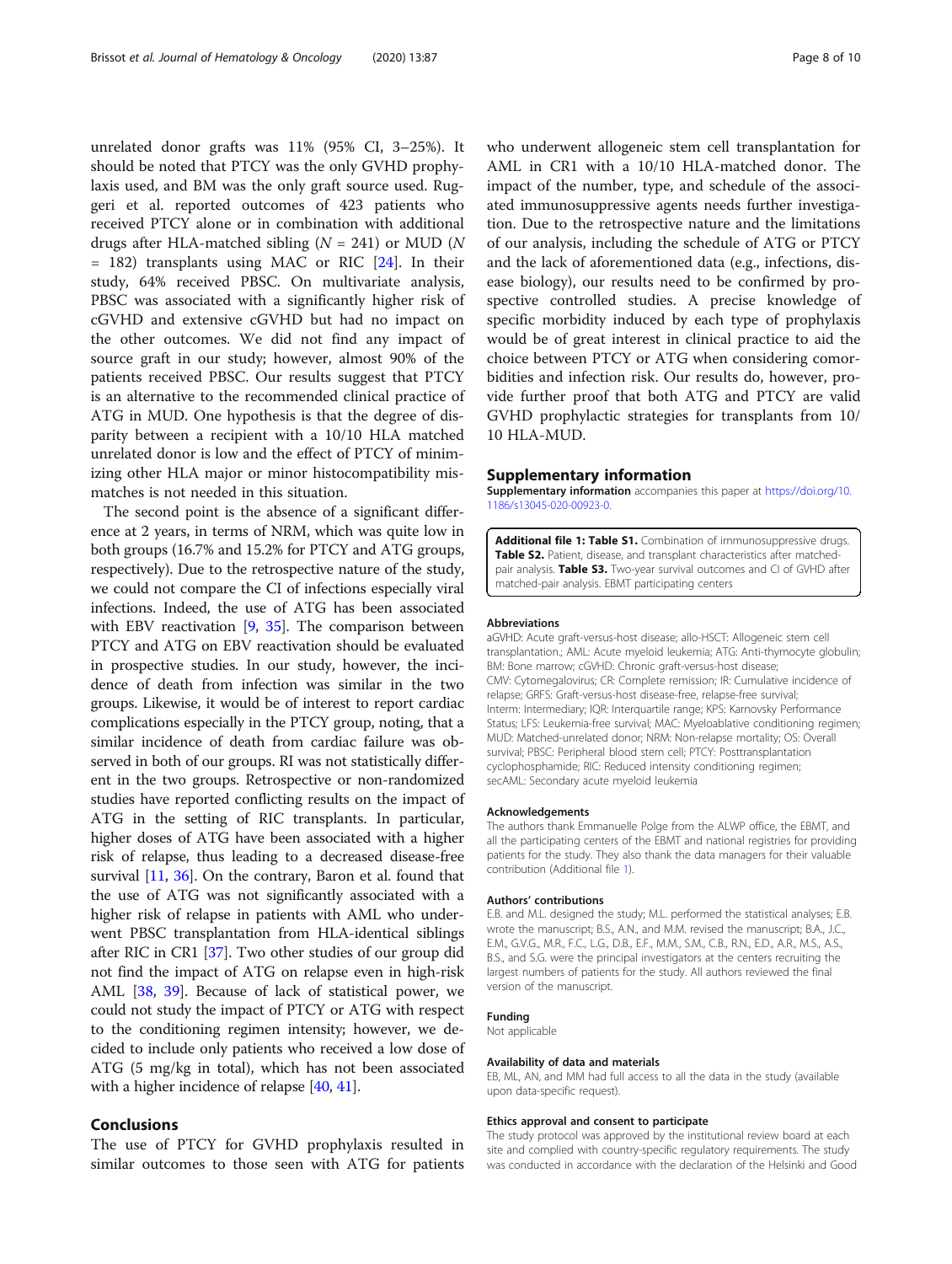<span id="page-8-0"></span>Clinical Practice guidelines. Patients provide informed consent authorizing the use of their personal information for research purposes.

#### Consent for publication

Not applicable

## Competing interests

The authors declare that they have no competing interests.

#### Author details

<sup>1</sup>Sorbonne Université, AP-HP, INSERM UMRs938, Paris, France. <sup>2</sup>Service d'Hématologie clinique et de Thérapie cellulaire, Assistance Publique-Hôpitaux de Paris, Hôpital Saint-Antoine, 184, rue du Faubourg Saint Antoine, 75012 Paris, France. <sup>3</sup>European Society for Blood and Marrow Transplantation Paris Study Office/CEREST-TC, Paris, France. <sup>4</sup>R.M. Gorbacheva Memorial Institute of Oncology, Hematology and Transplantation, Pavlov First Saint Petersburg State Medical University, St. Petersburg, Russian Federation. <sup>5</sup>Department of Hematology, Erasmus University Medical Center, Rotterdam, the Netherlands. <sup>6</sup>Amsterdam University Medical Center, VU Medical Center, Department of Hematology, Cancer Center Amsterdam, Amsterdam, Netherlands. <sup>7</sup>Dept. Internal Medicine, Hematology/Oncology, University Hospital Maastricht, Maastricht, The Netherlands. <sup>8</sup>Apheresis & Cellular Therapy Unit, Department of Hemotherapy and Hemostasis, ICMHO, Hospital Clínic, University of Barcelona, Barcelona, Spain. <sup>9</sup>Hematology and Bone Marrow Transplantation, IRCCS San Raffaele Scientific Institute, Milan, Italy. <sup>10</sup>University Vita-Salute San Raffaele, Milan, Italy. <sup>11</sup>Hematology, Oncology & Transfusion Center, Vilnius University Hospital Santaros Klinikos, Vilnius University, Vilnius, Lithuania. 12Centre de Recherche en Cancérologie de Marseille, Institut Paoli Calmettes, Marseille, France. <sup>13</sup>CHU Bordeaux, Hospital Haut-Leveque, Pessac, France. <sup>14</sup>Department of Haematology and Transfusion Medicine, University Hospital and Comenius University, Bratislava, Slovak Republic. <sup>15</sup>Department of Internal Medicine II, University Hospital of Würzburg, Oberdürrbacher Str. 6, D-97080 Würzburg, Germany. <sup>16</sup>Department of Hematology, CHU de Grenoble, Grenoble, France. <sup>17</sup>HUCH Comprehensive Cancer Center, Stem Cell Transplantation Unit, Helsinki, Finland. <sup>18</sup>Service d'Hématologie, Hopital Jean Minjoz, Besançon, France. <sup>19</sup>Department of Haematology, University Hospital La Fe, University of Valencia, Valencia, Spain. <sup>20</sup>Department of Haematology, Centro de Investigación Biomédica en Red de Cáncer, Instituto Carlos III, Madrid, Spain. <sup>21</sup> Department of Internal Medicine, Bone Marrow Transplantation Unit, University Hospital of Patras, Patras, Greece. <sup>22</sup>Long Term Transplant Clinic, Vanderbilt University Medical Center, Nashville, TN, USA. <sup>23</sup>Department of Bone Marrow Transplantation and Oncohematology, Maria Sklodowska-Curie Memorial Cencer Center and Institute of Oncology, Gliwice, Poland. 24Hematology Division, BMT and Cord Blood Bank, Chaim Sheba Medical Center, Tel-Hashomer, Israel.

## Received: 18 May 2020 Accepted: 23 June 2020 Published online: 03 July 2020

#### References

- 1. Wingard JR, Majhail NS, Brazauskas R, Wang Z, Sobocinski KA, Jacobsohn D, et al. Long-term survival and late deaths after allogeneic hematopoietic cell transplantation. J Clin Oncol. 2011;29(16):2230–9.
- 2. Martin PJ, Counts GW Jr, Appelbaum FR, Lee SJ, Sanders JE, Deeg HJ, et al. Life expectancy in patients surviving more than 5 years after hematopoietic cell transplantation. J Clin Oncol. 2010;28(6):1011–6.
- 3. Lee CJ, Kim S, Tecca HR, Bo-Subait S, Phelan R, Brazauskas R, et al. Late effects after ablative allogeneic stem cell transplantation for adolescent and young adult acute myeloid leukemia. Blood Adv. 2020;4(6):983–92.
- 4. Zeiser R, Blazar BR. Pathophysiology of chronic graft-versus-host disease and therapeutic targets. N Engl J Med. 2017;377(26):2565–79.
- Zeiser R, Blazar BR. Acute graft-versus-host disease biologic process, prevention, and therapy. N Engl J Med. 2017;377(22):2167–79.
- 6. Penack O, Marchetti M, Ruutu T, Aljurf M, Bacigalupo A, Bonifazi F, et al. Prophylaxis and management of graft versus host disease after stem-cell transplantation for haematological malignancies: updated consensus recommendations of the European Society for Blood and Marrow Transplantation. Lancet Haematol. 2020;7(2):e157–e67.
- Finke J, Bethge WA, Schmoor C, Ottinger HD, Stelljes M, Zander AR, et al. Standard graft-versus-host disease prophylaxis with or without anti-T-cell globulin in haematopoietic cell transplantation from matched unrelated

donors: a randomised, open-label, multicentre phase 3 trial. Lancet Oncol. 2009;10(9):855–64.

- 8. Finke J, Schmoor C, Bethge WA, Ottinger H, Stelljes M, Volin L, et al. Longterm outcomes after standard graft-versus-host disease prophylaxis with or without anti-human-T-lymphocyte immunoglobulin in haemopoietic cell transplantation from matched unrelated donors: final results of a randomised controlled trial. Lancet Haematol. 2017;4(6):e293–301.
- 9. Walker I, Panzarella T, Couban S, Couture F, Devins G, Elemary M, et al. Pretreatment with anti-thymocyte globulin versus no anti-thymocyte globulin in patients with haematological malignancies undergoing haemopoietic cell transplantation from unrelated donors: a randomised, controlled, open-label, phase 3, multicentre trial. Lancet Oncol. 2016;17(2):164–73.
- 10. Bacigalupo A, Lamparelli T, Bruzzi P, Guidi S, Alessandrino PE, di Bartolomeo P, et al. Antithymocyte globulin for graft-versus-host disease prophylaxis in transplants from unrelated donors: 2 randomized studies from Gruppo Italiano Trapianti Midollo Osseo (GITMO). Blood. 2001;98(10):2942–7.
- 11. Soiffer RJ, Lerademacher J, Ho V, Kan F, Artz A, Champlin RE, et al. Impact of immune modulation with anti-T-cell antibodies on the outcome of reduced-intensity allogeneic hematopoietic stem cell transplantation for hematologic malignancies. Blood. 2011;117(25):6963–70.
- 12. Wagner JE, Thompson JS, Carter SL, Kernan NA. Unrelated Donor Marrow Transplantation T. Effect of graft-versus-host disease prophylaxis on 3-year diseasefree survival in recipients of unrelated donor bone marrow (T-cell Depletion Trial): a multi-centre, randomised phase II-III trial. Lancet. 2005;366(9487):733–41.
- 13. Mohty M. Mechanisms of action of antithymocyte globulin: T-cell depletion and beyond. Leukemia. 2007;21(7):1387–94.
- 14. Luznik L, O'Donnell PV, Symons HJ, Chen AR, Leffell MS, Zahurak M, et al. HLA-haploidentical bone marrow transplantation for hematologic malignancies using nonmyeloablative conditioning and high-dose, posttransplantation cyclophosphamide. Biol Blood Marrow Transplant. 2008; 14(6):641–50.
- 15. Bashey A, Zhang X, Sizemore CA, Manion K, Brown S, Holland HK, et al. T-cell-replete HLA-haploidentical hematopoietic transplantation for hematologic malignancies using post-transplantation cyclophosphamide results in outcomes equivalent to those of contemporaneous HLAmatched related and unrelated donor transplantation. J Clin Oncol. 2013;31(10):1310–6.
- 16. Mayumi H, Good RA. Long-lasting skin allograft tolerance in adult mice induced across fully allogeneic (multimajor H-2 plus multiminor histocompatibility) antigen barriers by a tolerance-inducing method using cyclophosphamide. J Exp Med. 1989;169(1):213–38.
- 17. Eto M, Mayumi H, Tomita Y, Yoshikai Y, Nishimura Y, Nomoto K. Sequential mechanisms of cyclophosphamide-induced skin allograft tolerance including the intrathymic clonal deletion followed by late breakdown of the clonal deletion. J Immunol. 1990;145(5):1303–10.
- 18. Ganguly S, Ross DB, Panoskaltsis-Mortari A, Kanakry CG, Blazar BR, Levy RB, et al. Donor CD4+ Foxp3+ regulatory T cells are necessary for posttransplantation cyclophosphamide-mediated protection against GVHD in mice. Blood. 2014;124(13):2131–41.
- 19. Kanakry CG, Ganguly S, Zahurak M, Bolanos-Meade J, Thoburn C, Perkins B, et al. Aldehyde dehydrogenase expression drives human regulatory T cell resistance to posttransplantation cyclophosphamide. Sci Transl Med. 2013; 5(211):211ra157.
- 20. Wachsmuth LP, Patterson MT, Eckhaus MA, Venzon DJ, Gress RE, Kanakry CG. Post-transplantation cyclophosphamide prevents graft-versus-host disease by inducing alloreactive T cell dysfunction and suppression. J Clin Invest. 2019;129(6):2357–73.
- 21. Mielcarek M, Furlong T, O'Donnell PV, Storer BE, McCune JS, Storb R, et al. Posttransplantation cyclophosphamide for prevention of graft-versus-host disease after HLA-matched mobilized blood cell transplantation. Blood. 2016;127(11):1502–8.
- 22. Carnevale-Schianca F, Caravelli D, Gallo S, Coha V, D'Ambrosio L, Vassallo E, et al. Post-transplant cyclophosphamide and tacrolimus-mycophenolate mofetil combination prevents graft-versus-host disease in allogeneic peripheral blood hematopoietic cell transplantation from HLA-matched donors. Biol Blood Marrow Transplant. 2017;23(3):459–66.
- 23. Jorge AS, Suarez-Lledo M, Pereira A, Gutierrez G, Fernandez-Aviles F, Rosinol L, et al. Single antigen-mismatched unrelated hematopoietic stem cell transplantation using high-dose post-transplantation cyclophosphamide is a suitable alternative for patients lacking HLA-matched donors. Biol Blood Marrow Transplant. 2018;24(6):1196–202.